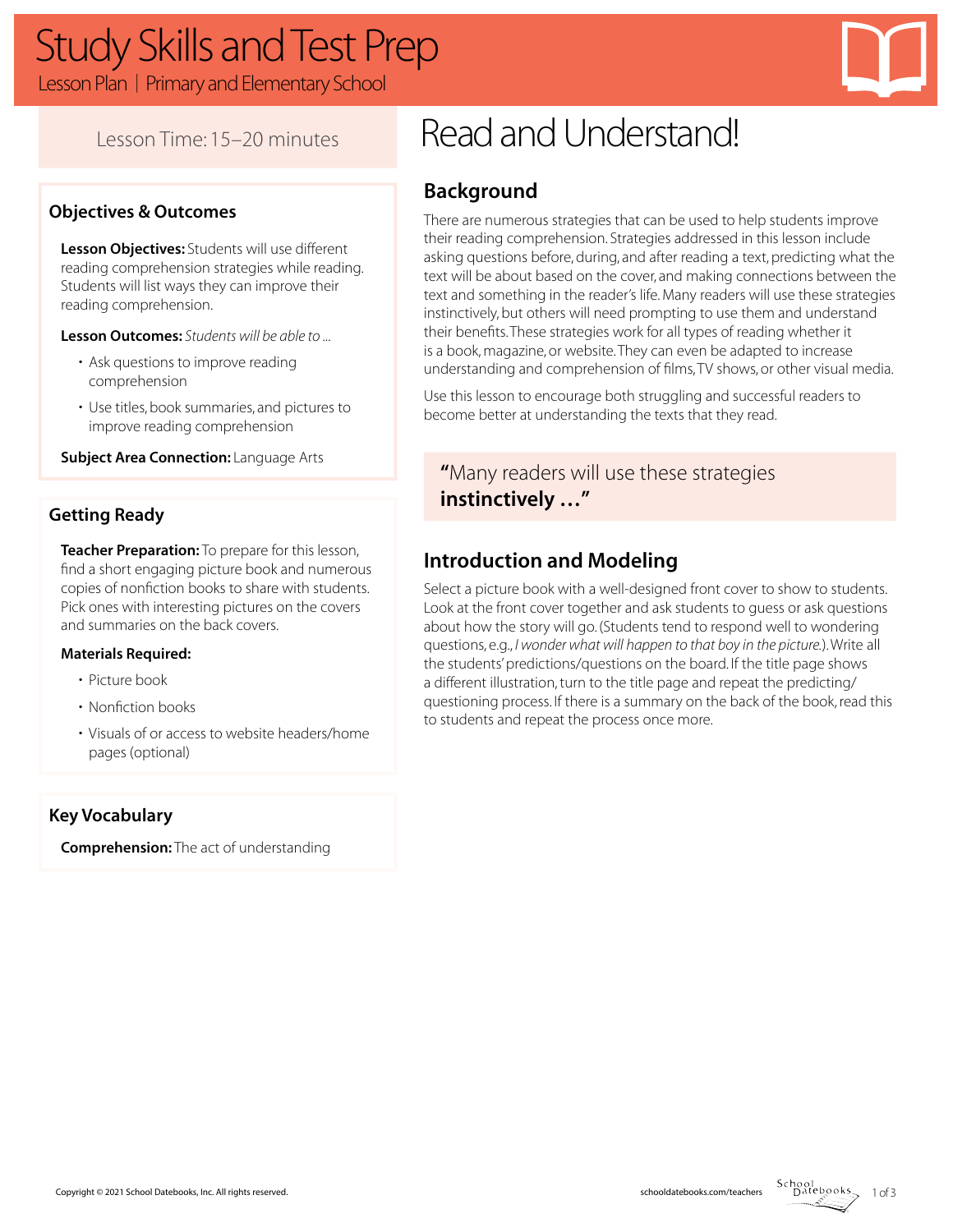## Study Skills and Test Prep Lesson Plan | Primary and Elementary School

## **Procedure**

- 1. Start reading the storybook you discussed during the introduction to students.
- 2. After reading half the story, have students discuss whether the story is going the way they predicted. Ask students if they have new predictions to make or questions to wonder about. Ask students if the story reminds them of something else they have read, something in their own life, or something they've seen in the news or on TV. Do these connections bring up new predictions or new questions?
- 3. Finish reading the story. Summarize the story quickly for students. Ask them if the story went how they thought it would go. If it didn't, ask students whether they liked the way it was written or if it would have been better the way they predicted.
- 4. Ask students who understand the book and who could explain it to you in one sentence. Hopefully all (or almost all) students agree that they understand. Point out that the questions and predictions you made as a class helped them understand the book better.
- 5. Ask students to think about the steps you followed as a class before you read the book, as you were reading the book, and after you finished reading the book. Write the steps on the board. They should look something like this:
	- Before you read: Look at the book cover. Read the title. Look at the pictures. Read the summary on the back. Think about what the story will be about. Guess what will happen. Ask questions.
	- As you read: Ask questions such as: What does this story remind me of? Is the story going the way I thought it would go? Do I understand the story? What will happen next?
	- After you read: Ask questions such as: Did I like the book? Did it turn out the way I thought it would? Can I think of a better way to end the story? What does the story remind me of?
- 6. Tell students they can follow similar steps with anything they are reading, whether it is a nonfiction book, a magazine article, or even a website. If feasible in your classroom, you may want to look at a children's website or some other visual media and go through the steps above with children. Ask students why they might want to follow those steps. Elicit the answer that it will help them understand the book.

## **Discussion Questions**

- Do you enjoy reading? Why or why not?
- What do you have the most difficulty with when you read?
- Do you think reading is fun? If not, what do you think would have to change so that it is fun?
- What are some things you can do before you read a book that will help you understand it better?
- What are some things you can do while you are reading a book to help you understand it better?
- What are some things you can do after you finish reading to help you understand the book better?

## **Evaluation**

Put students in small groups and give each group a nonfiction book (or access to a kid-friendly website). Have them go through the predicting/questioning sequence you went through as a class (if online, they can look at the home instead of a book cover). Have them read the book/webpage together and see whether their predictions were correct.

## **Tips for Tailoring This Lesson**

### For Higher Grade Levels **For Lower Grade Levels**

• You may wish to focus more on the individual strategies being put into play in the lesson above. After the lesson, explain the three main strategies discussed: asking questions, making connections, and using titles/pictures to predict or infer information. Spend time fleshing out these strategies with students.

• Keep things focused by only introducing one strategy: wondering questions. Look at the cover of the book and ask, *What will happen in this book?* Halfway through ask, *What will happen next?* or *Why are the characters doing that?* When you finish reading ask, *What did you like best about the story?* 

 $2 of 3$